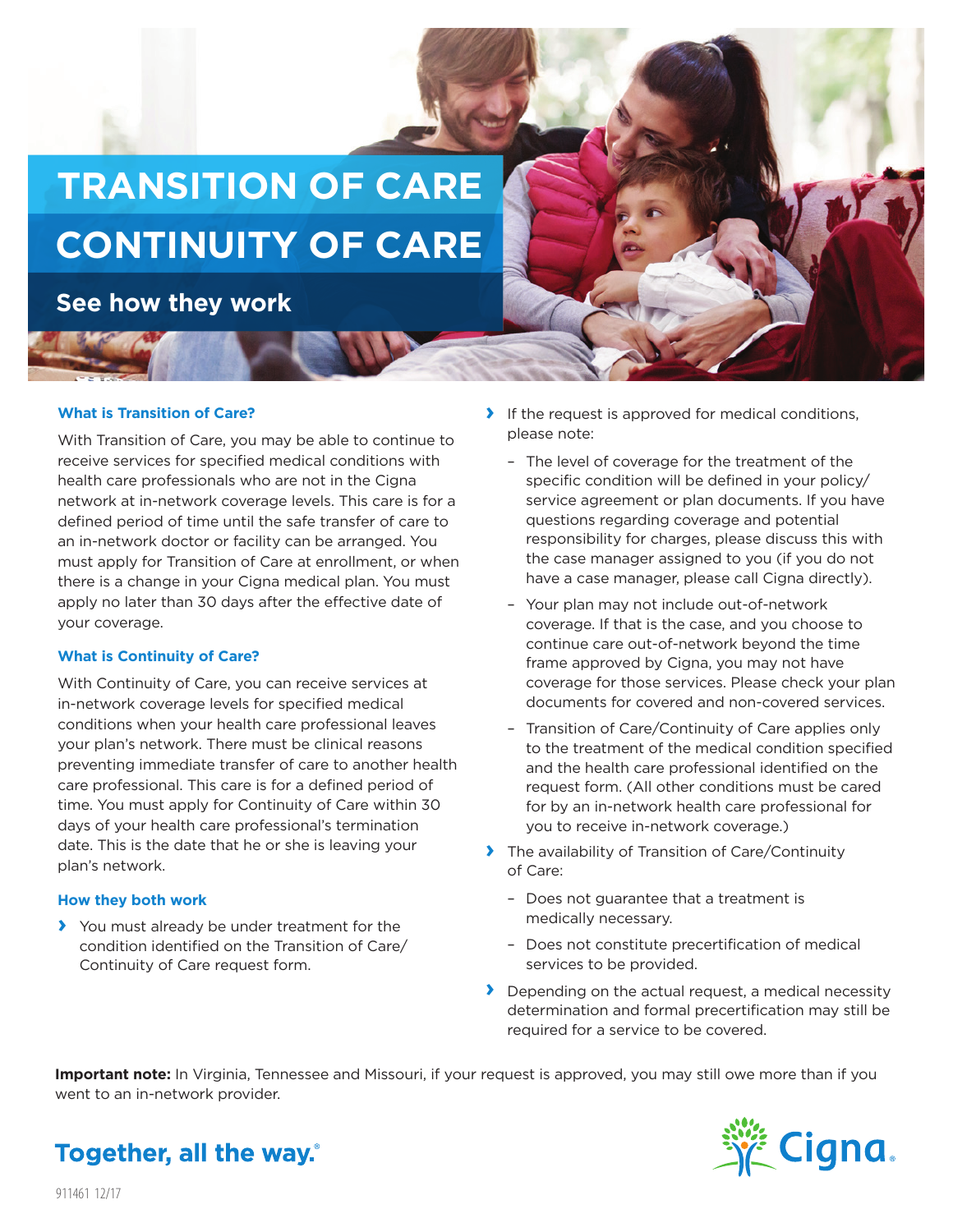## **Examples of acute medical conditions that may qualify for Transition of Care/Continuity of Care include, but are not limited to:**

- **›** Pregnancy in the second or third trimester at the time of the plan **effective date** of coverage or of the health care professional termination.
- **›** Pregnancy is considered 'high risk' if mother's age is 35 years or older, or patient has/had:
	- –Early delivery (three weeks) in previous pregnancy.
	- –Gestational diabetes.
	- –Pregnancy induced hypertension.
	- –Multiple inpatient admissions during this pregnancy.
- **›** Newly diagnosed or relapsed cancer in the midst of chemotherapy, radiation therapy or reconstruction.
- **›** Trauma.
- **›** Transplant candidates, unstable recipients or recipients in need of ongoing care due to complications associated with a transplant.
- **›** Recent major surgeries still in the follow-up period, that is generally six to eight weeks.
- **›** Acute conditions in **active treatment** such as heart attacks, strokes or unstable chronic conditions.
	- –"**Active treatment**" is defined as a doctor visit or hospital stay with documented changes in a therapeutic regimen. This is within 21 days prior to your plan effective date or your health care professional's termination date.
- **›** Hospital confinement on the plan effective date (only for those plans that do not have extension of coverage provisions).

# **Examples of conditions that do not qualify for Transition of Care/Continuity of Care include, but are not limited to:**

- **›** Routine exams, vaccinations and health assessments.
- **›** Stable chronic conditions such as diabetes, arthritis, allergies, asthma, hypertension and glaucoma.
- **›** Acute minor illnesses such as colds, sore throats and ear infections.
- **›** Elective scheduled surgeries such as removal of lesions, bunionectomy, hernia repair and hysterectomy.

### **What time frame is allowed for transitioning to a new in-network health care professional?**

If Cigna determines that transitioning to an in-network health care professional is not recommended or safe for the conditions that qualify, services by the approved out-of-network health care professional will be authorized for a specified period of time (usually 90 days). Or, services will be approved until care has been completed or transitioned to an in-network health care professional, whichever comes first.

# **If I am approved for Transition of Care/Continuity of Care for one illness, can I receive in-network coverage for a non-related condition?**

Authorizations provided as part of Transition of Care/ Continuity of Care are for the specific illness or condition only and cannot be applied to another illness or condition. You need to complete a Transition of Care/ Continuity of Care request form for each unrelated illness or condition. You need to complete this form no later than 30 days after your plan becomes effective or your health care professional leaves the Cigna network/your plan's network.

# **Can I apply for Transition of Care/Continuity of Care if I am not currently in treatment or seeing a health care professional?**

You must already be in treatment for the condition that is noted on the Transition of Care/Continuity of Care request form.

# **How do I apply for Transition of Care/Continuity of Care coverage?**

Requests must be submitted in writing, using the Transition of Care/Continuity of Care request form. This form must be submitted at the time of enrollment, change in Cigna medical plan, or when your health care professional leaves the Cigna network/your plan's network. It cannot be submitted more than 30 days after the effective date of your plan or your health care professional's termination. After receiving your request, Cigna will review and evaluate the information provided. Then, we will send you a letter informing you whether your request was approved or denied. A denial will include information about how to appeal the determination.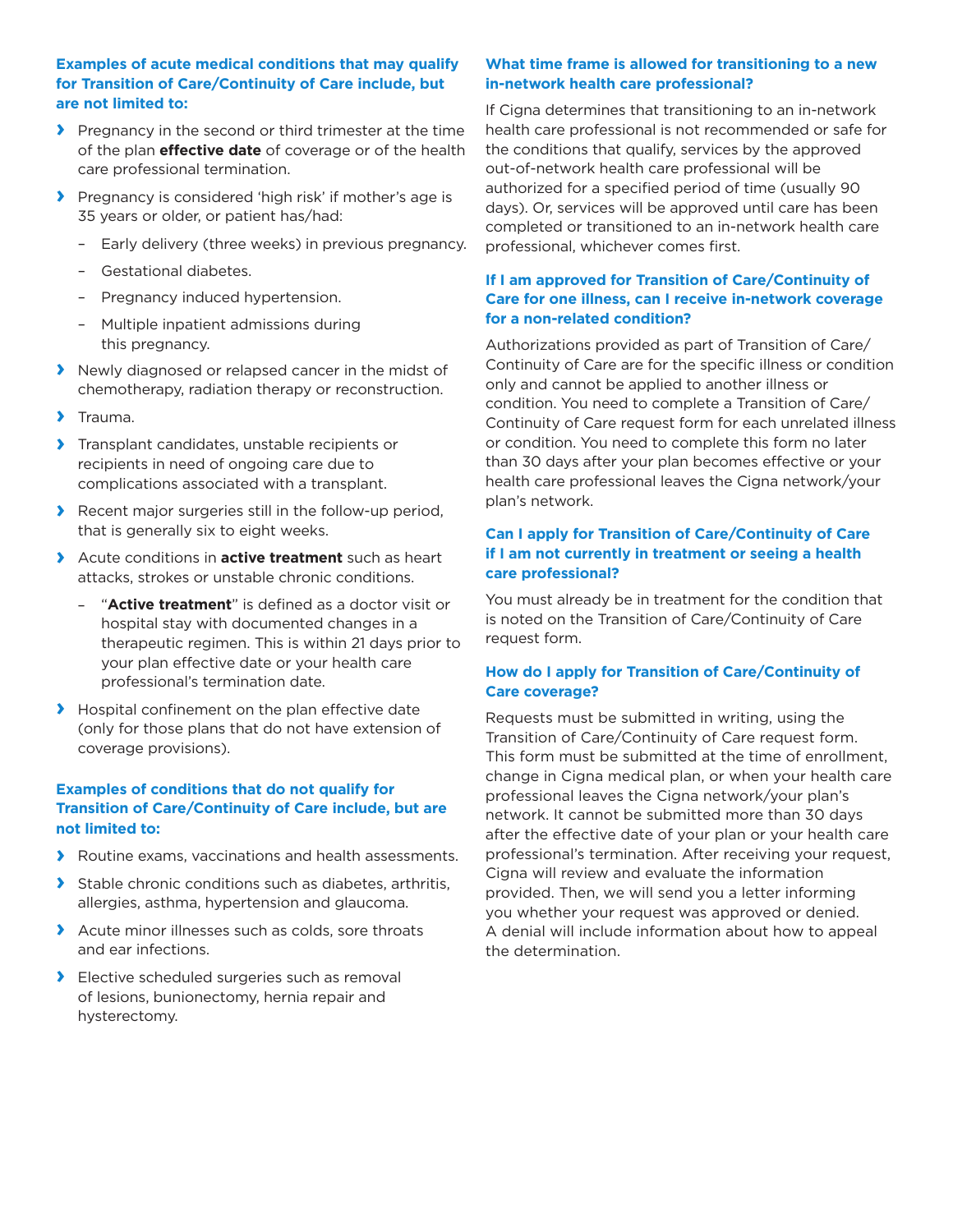# **Cigna Transition of Care/Continuity of Care request form**

See instructions for completing this form on the reverse side.

O New Cigna enrollee (Transition of Care applicant)

o Existing Cigna customer whose health care professional terminated (Continuity of Care applicant)

Use a separate form for each condition. Photocopies are acceptable. Attach additional information if needed.

| Enrollment in Cigna Plan (mm/dd/yyyy) |                                                                                                                                                              |                                             |                                   |                                   |                                                            |           |  |  |
|---------------------------------------|--------------------------------------------------------------------------------------------------------------------------------------------------------------|---------------------------------------------|-----------------------------------|-----------------------------------|------------------------------------------------------------|-----------|--|--|
| Full Name                             |                                                                                                                                                              |                                             |                                   | Social Security # or Alternate ID | Work Phone                                                 |           |  |  |
|                                       | Home Address<br>Street                                                                                                                                       | City                                        | State                             | 7IP                               | Home Phone/Mobile                                          |           |  |  |
|                                       | Patient's Name (if applicable)                                                                                                                               | Patient's Social Security # or Alternate ID | Patient's Birth Date (mm/dd/yyyy) |                                   | Relationship<br>$\Box$ Spouse $\Box$ Dependent $\Box$ Self |           |  |  |
|                                       | Is the patient pregnant and in the second or third trimester of pregnancy? Due Date                                                                          |                                             |                                   | (mm/dd/yyyy)                      | $\Box$ Yes                                                 | $\Box$ No |  |  |
| 2.                                    | If yes, is the pregnancy considered high risk? e.g., multiple births, gestational diabetes.                                                                  |                                             |                                   |                                   | $\Box$ Yes                                                 | $\Box$ No |  |  |
| 3.                                    | Is the patient currently receiving treatment for an acute condition or trauma?                                                                               |                                             |                                   |                                   | $\Box$ Yes                                                 | $\Box$ No |  |  |
| 4.                                    | Is the patient scheduled for surgery or hospitalization after your effective date with Cigna?                                                                | $\Box$ Yes                                  | $\Box$ No                         |                                   |                                                            |           |  |  |
| 5.                                    | Is the patient involved in a course of chemotherapy, radiation therapy, cancer therapy or terminal care?                                                     | $\Box$ Yes                                  | $\n  Q No$                        |                                   |                                                            |           |  |  |
| 6.                                    | Is the patient receiving treatment as a result of a recent major surgery?                                                                                    | $\Box$ Yes                                  | $\Box$ No                         |                                   |                                                            |           |  |  |
|                                       | Is the patient receiving dialysis treatment?                                                                                                                 | $\Box$ Yes                                  | $\Box$ No                         |                                   |                                                            |           |  |  |
| 8.                                    | Is the patient a candidate for an organ transplant?                                                                                                          |                                             |                                   | $\Box$ Yes                        | $\Box$ No                                                  |           |  |  |
| $\cap$                                | If you did not apoyar "Vac" to any of the above questions, place describe the condition for which the patient requests Transition of Carol(optimuity of Caro |                                             |                                   |                                   |                                                            |           |  |  |

9. If you did not answer "Yes" to any of the above questions, please describe the condition for which the patient requests Transition of Care/Continuity of Care.

| Please complete the health care professional information request below.<br>10.                                                          |                                  |                 |  |  |  |  |  |  |  |
|-----------------------------------------------------------------------------------------------------------------------------------------|----------------------------------|-----------------|--|--|--|--|--|--|--|
| Group Practice Name                                                                                                                     |                                  |                 |  |  |  |  |  |  |  |
| Health Care Professional Name                                                                                                           | Health Care Professional Phone # |                 |  |  |  |  |  |  |  |
| Health Care Professional Specialty                                                                                                      |                                  |                 |  |  |  |  |  |  |  |
| <b>Health Care Professional Address</b>                                                                                                 |                                  |                 |  |  |  |  |  |  |  |
| Hospital Where Health Care Professional Practices                                                                                       | Hospital Phone #                 |                 |  |  |  |  |  |  |  |
| Hospital Address                                                                                                                        |                                  |                 |  |  |  |  |  |  |  |
| Reason/Diagnosis                                                                                                                        |                                  |                 |  |  |  |  |  |  |  |
| Date(s) of Admission (mm/dd/yyyy)                                                                                                       | Date of Surgery (mm/dd/yyyy)     | Type of Surgery |  |  |  |  |  |  |  |
| Treatment Being Received and Expected Duration                                                                                          |                                  |                 |  |  |  |  |  |  |  |
| $\Box$ $\vee$<br>$\Box$<br>11 Lethic patient evereted to be in the because curbon coverage with Gana begins as during the next 00 days? |                                  |                 |  |  |  |  |  |  |  |

\_\_\_\_\_\_\_\_\_\_\_\_\_\_\_\_\_\_\_\_\_\_\_\_\_\_\_\_\_\_\_\_\_\_\_\_\_\_\_\_\_\_\_\_\_\_\_\_\_\_\_\_\_\_\_\_\_\_\_\_\_\_\_\_\_\_\_\_\_\_\_\_\_\_\_\_\_\_\_\_\_\_\_\_\_\_\_\_\_\_\_\_\_\_\_\_\_\_\_\_\_\_\_\_

11. Is this patient expected to be in the hospital when coverage with Cigna begins or during the next 90 days? Only a November 2011 Note of the North Capacity of North Cigna begins or during the next 90 days?

12. Please list any other continuing care needs that may qualify for Transition of Care/Continuity of Care. If these care needs are not associated with the condition for which you are applying for Transition of Care/Continuity of Care, you need to complete a separate Transition of Care/Continuity of Care form.

I hereby authorize the above health care professional to give Cigna or any affiliated Cigna company any and all information and medical records necessary to make an informed decision concerning my request for Transition of Care/Continuity of Care under Cigna. I understand I am entitled to a copy of this authorization form.

\_\_\_\_\_\_\_\_\_\_\_\_\_\_\_\_\_\_\_\_\_\_\_\_\_\_\_\_\_\_\_\_\_\_\_\_\_\_\_\_\_\_\_\_\_\_\_\_\_\_\_\_\_\_\_\_\_\_\_\_\_\_\_\_\_\_\_\_\_\_\_\_\_\_\_\_\_\_\_\_\_\_\_\_\_\_\_\_\_\_\_\_\_\_\_\_\_\_\_\_\_\_\_\_

Signature of Patient, Parent or Guardian Date (mm/dd/yyyy) and Date (mm/dd/yyyyy)

### **Submit this request form to:**

Cigna Health Facilitation Center Attention: Transition of Care/Continuity of Care Unit 3200 Park Lane Drive, Pittsburgh, PA 15275 Fax 866.729.0432

**Transition of Care/Continuity of Care requests will be reviewed within 10 days of receipt. For new Cigna customers, review will occur within 10 days of participant's effective date. Review for Organ Transplant requests may take longer than 10 days.**